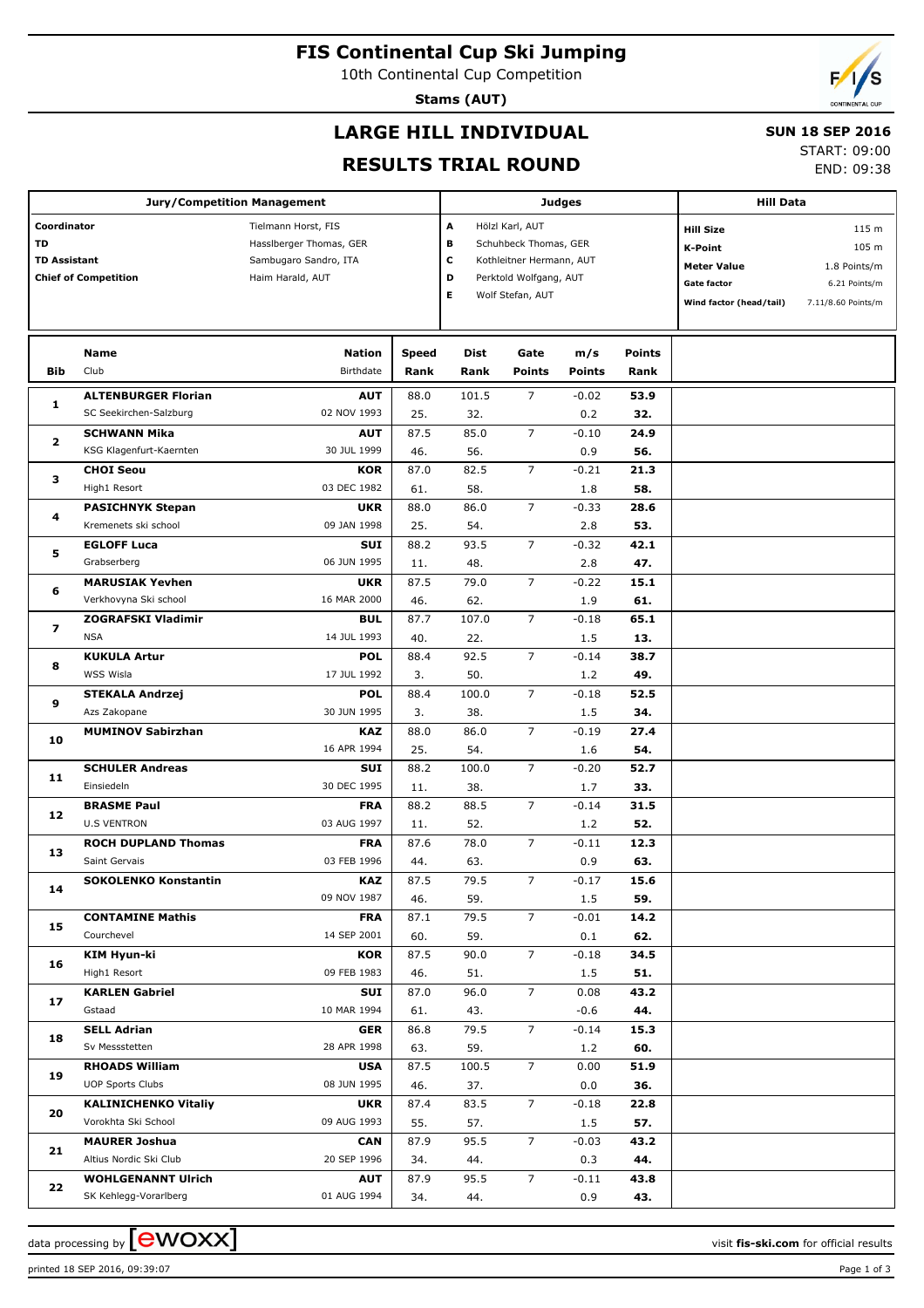## **FIS Continental Cup Ski Jumping**

10th Continental Cup Competition

**Stams (AUT)**

## **LARGE HILL INDIVIDUAL**

#### **SUN 18 SEP 2016**

### **RESULTS TRIAL ROUND**

START: 09:00 END: 09:38

|            | Name                                       | <b>Nation</b>             | Speed      | Dist         | Gate           | m/s            | <b>Points</b> |  |
|------------|--------------------------------------------|---------------------------|------------|--------------|----------------|----------------|---------------|--|
| <b>Bib</b> | Club                                       | Birthdate                 | Rank       | Rank         | <b>Points</b>  | <b>Points</b>  | Rank          |  |
|            | <b>TOLLINGER Elias</b>                     | <b>AUT</b>                | 88.4       | 97.0         | 7              | $-0.08$        | 46.3          |  |
| 23         | SV Innsbruck-Bergisel-Tirol                | 25 MAR 1995               | 3.         | 42.          |                | 0.7            | 42.           |  |
|            | <b>VANCURA Tomas</b>                       | <b>CZE</b>                | 87.8       | 111.0        | $\overline{7}$ | $-0.01$        | 70.9          |  |
| 24         | TJ Dukla Liberec                           | 10 SEP 1996               | 38.        | 5.           |                | 0.1            | 4.            |  |
|            | <b>GLASDER Michael</b>                     | <b>USA</b>                | 88.1       | 93.5         | $\overline{7}$ | 0.14           | 38.3          |  |
| 25         | Norge Ski Club                             | 27 MAR 1989               | 17.        | 48.          |                | $-1.0$         | 50.           |  |
|            | <b>KRAUS Marinus</b>                       | <b>GER</b>                | 87.7       | 95.5         | $\overline{7}$ | 0.08           | 42.3          |  |
| 26         | WSV Oberaudorf                             | 13 FEB 1991               | 40.        | 44.          |                | $-0.6$         | 46.           |  |
| 27         | <b>KOFLER Andreas</b>                      | <b>AUT</b>                | 88.7       | 110.0        | $\overline{7}$ | 0.29           | 66.9          |  |
|            | SV Innsbruck-Bergisel-Tirol                | 17 MAY 1984               | 1.         | 8.           |                | $-2.1$         | 8.            |  |
| 28         | <b>FETTNER Manuel</b>                      | <b>AUT</b>                | 88.2       | 108.5        | $\overline{7}$ | 0.24           | 64.6          |  |
|            | SV Innsbruck-Bergisel-Tirol                | 17 JUN 1985               | 11.        | 15.          |                | $-1.7$         | 14.           |  |
| 29         | <b>ZHAPAROV Marat</b>                      | <b>KAZ</b>                | 87.5       | 95.5         | $\overline{7}$ | 0.30           | 40.8          |  |
|            | Ski Club VKO                               | 25 AUG 1985               | 46.        | 44.          |                | $-2.1$         | 48.           |  |
| 30         | <b>ASCHENWALD Philipp</b>                  | <b>AUT</b>                | 88.2       | 105.5        | $\overline{7}$ | 0.18           | 59.6          |  |
|            | SC Mayerhofen-Tirol                        | 12 NOV 1995               | 11.        | 28.          |                | $-1.3$         | 25.           |  |
| 31         | <b>BJERKEENGEN Fredrik</b>                 | <b>NOR</b>                | 88.1       | 107.0        | $\overline{7}$ | 0.38           | 60.9          |  |
|            | Kolbukameratene IL                         | 11 NOV 1988               | 17.        | 22.          |                | $-2.7$         | 22.           |  |
| 32         | <b>HOFER Thomas</b>                        | <b>AUT</b>                | 88.1       | 101.5        | $\overline{7}$ | 0.23           | 52.1          |  |
|            | SV Innsbruck-Bergisel-Tirol                | 28 JAN 1996               | 17.        | 32.          |                | $-1.6$         | 35.           |  |
| 33         | <b>SUMSTAD Are</b>                         | <b>NOR</b>                | 88.1       | 101.0        | $\overline{7}$ | 0.55           | 48.9          |  |
|            | Soer-Fron Il                               | 21 DEC 1996               | 17.        | 35.          |                | $-3.9$         | 38.           |  |
| 34         | <b>KRAFT Stefan</b>                        | <b>AUT</b>                | 88.2       | 117.5        | $\overline{7}$ | 0.68           | 77.7          |  |
|            | SV Schwarzach-Salzburg                     | 13 MAY 1993               | 11.        | 1.           |                | $-4.8$         | 1.            |  |
| 35         | <b>LEITNER Clemens</b>                     | <b>AUT</b>                | 88.1       | 110.0        | $\overline{7}$ | 0.64           | 64.4          |  |
|            | Nordic Team Absam-Tirol                    | 07 NOV 1998               | 17.        | 8.           |                | $-4.6$         | 16.           |  |
| 36         | <b>FUCHS Tim</b>                           | <b>GER</b>                | 87.6       | 104.5        | $\overline{7}$ | 0.71           | 54.1          |  |
|            | SC Degenfeld                               | 03 AUG 1997               | 44.        | 29.          |                | $-5.0$         | 31.           |  |
| 37         | <b>KANTYKA Przemyslaw</b>                  | <b>POL</b><br>15 DEC 1996 | 88.3       | 101.5        | $\overline{7}$ | 0.75           | 48.4          |  |
|            | Lks Klimczok bystra                        | <b>GER</b>                | 7.<br>87.2 | 32.          | $\overline{7}$ | $-5.3$         | 39.           |  |
| 38         | <b>SCHMID Constantin</b><br>Wsv Oberaudorf | 27 NOV 1999               | 59.        | 108.0<br>17. |                | 0.67           | 60.6<br>23.   |  |
|            | <b>STURSA Vojtech</b>                      | <b>CZE</b>                | 87.4       | 106.5        | $\overline{7}$ | $-4.8$<br>0.55 | 58.8          |  |
| 39         | Dukla Liberec                              | 03 AUG 1995               | 55.        | 25.          |                | $-3.9$         | 26.           |  |
|            | <b>BICKNER Kevin</b>                       | <b>USA</b>                | 88.4       | 115.0        | 7              | 0.82           | 72.2          |  |
| 40         | Norge Ski Club                             | 23 SEP 1996               | 3.         | 2.           |                | $-5.8$         | 2.            |  |
|            | <b>PUNGERTAR Matjaz</b>                    | <b>SLO</b>                | 87.9       | 108.5        | $\overline{7}$ | 0.87           | 60.1          |  |
| 41         | <b>SSK Menges</b>                          | 14 AUG 1990               | 34.        | 15.          |                | $-6.2$         | 24.           |  |
|            | <b>POLASEK Viktor</b>                      | CZE                       | 87.7       | 106.0        | $\overline{7}$ | 0.77           | 56.3          |  |
| 42         | Sk Nove mesto na morave                    | 18 JUL 1997               | 40.        | 27.          |                | $-5.5$         | 29.           |  |
|            | <b>HILDE Tom</b>                           | <b>NOR</b>                | 88.3       | 104.0        | $\overline{7}$ | 0.53           | 54.4          |  |
| 43         | Asker Skiklubb                             | 22 SEP 1987               | 7.         | 31.          |                | $-3.8$         | 30.           |  |
|            | <b>PREVC Domen</b>                         | <b>SLO</b>                | 88.0       | 109.5        | $\overline{7}$ | 0.59           | 63.9          |  |
| 44         | Sk Triglav kranj                           | 04 JUN 1999               | 25.        | 13.          |                | $-4.2$         | 17.           |  |
|            | <b>POGRAJC Andraz</b>                      | <b>SLO</b>                | 87.5       | 88.5         | $\overline{7}$ | 0.66           | 25.6          |  |
| 45         | SK Zagorje                                 | 26 SEP 1991               | 46.        | 52.          |                | $-4.7$         | 55.           |  |
| 46         | <b>ZUPANCIC Miran</b>                      | <b>SLO</b>                | 88.0       | 111.5        | $\overline{7}$ | 0.70           | 66.7          |  |
|            | SK Zagorje                                 | 11 NOV 1989               | 25.        | 3.           |                | $-5.0$         | 11.           |  |
|            | <b>JOHANSSON Robert</b>                    | <b>NOR</b>                | 88.3       | 108.0        | $\overline{7}$ | 0.62           | 61.0          |  |
| 47         | Soere Aal IL                               | 23 MAR 1990               | 7.         | 17.          |                | $-4.4$         | 21.           |  |
|            | <b>MIETUS Krzysztof</b>                    | <b>POL</b>                | 88.0       | 101.0        | $\overline{7}$ | 0.82           | 47.0          |  |
| 48         | AZS Zakopane                               | 08 MAR 1991               | 25.        | 35.          |                | $-5.8$         | 41.           |  |

data processing by **CWOXX**  $\blacksquare$ 

printed 18 SEP 2016, 09:39:07 Page 2 of 3